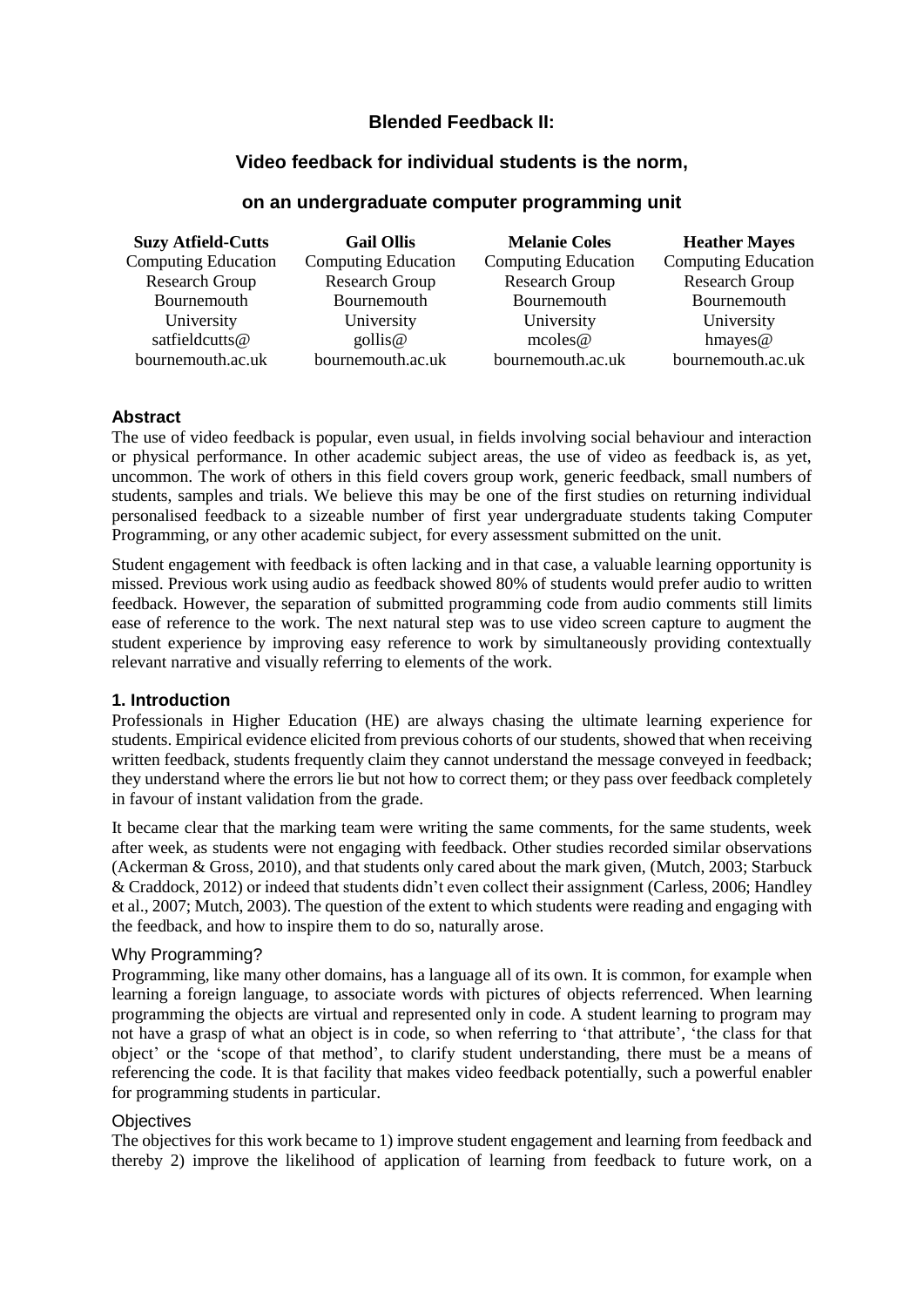Computer Programming unit. We are focussing on objective 1) improving student engagement and learning from feedback

## **2. Background of Video and Screen Casting Feedback**

Previous work by authors included a study of the use of audio feedback (Atfield-Cutts & Jeary, 2013). The publication included a thorough review of written feedback and current work on audio feedback. Therefore, neither of these areas are covered in depth here, but they are augmented here with a review of research in the use of video feedback and screen casting. Only work applicable to non-performance, or social interaction based assessments is included since our interest lies in assessment of academic subjects, in particular, computer programming.

### Case Studies

Case studies in the use of video as feedback are rare. Amongst the few the variety is wide ranging and no one seems to have exactly repeated a previous exercise, not even where there was intention to do so, such as in the ASSET Project at Plymouth, UK (Gomez, 2010), which was an attempt to replicate the original ASSET Project work (Crook et al., 2012) completed at Reading, UK.

The majority of studies done in non-performance based contexts are on the use of generic feedback, that is the same piece of media returned for review to entire cohorts or classes of students covering common aspects without reference to individual student work. Generic feedback has the advantage of reuse, unlike feedback of an individual nature. Certainly from a staff perspective that advantage may have the potential to be outweighed by the benefits of individual feedback. These studies generally agree that the use of video improves the communication of feedback by providing greater clarity, and a more positive message.

The ASSET Project at Reading University, UK (Crook et al., 2012) created a system for the sustainable management of videos created for feedback on assessments. Plymouth also adopted ASSET (Gomez, 2010) with the intention of replicating the positive results but circumstances caused the two projects to diverge over time. These studies involve a variety of academic subjects however, our study focuses on a single unit in Computer Programming.

The approach at Reading was to create generic feedback and not for individual students. Even though, by nature, the feedback could not hold the personalised element students often claim to desire, the response was still very positive. Which raises the question of whether perceived personalisation comes from demonstration of the student's individual work, or the presence, albeit virtual and asynchronous, of the staff discussing the assignment with the student?

Most studies begin cautiously and partially replacing written feedback with video feedback. Prior to our work on video feedback we used a set of written headings designed to enable consistency across markers, and our written notes were made under each heading along with a grade for that section e.g. Professionalism, Structure, Functionality, Testing. Whilst we only delivered video feedback to random samples of students these notes accompanied the video feedback. This measure ensured marking consistency, from the student perspective, across the cohort. Jones (2014) used a rubric highlighting the sections that applied to the work and this accompanied the video as feedback. Parton et al (2010) made a gradual switch, as the first assessment feedback was written, the second written plus a video and finally a video on its own. Similarly, Henderson and Phillips (2015) also began with written feedback on student's first assignment and introduced video later.

Jones' (2014) and Borup et al's (2014) students were distance learners, with potential increased need for social contact with their tutor (Borup et al., 2014; Palloff & Pratt, 2007). Our full time, withattendance students who see the staff all week, have many opportunities for interaction, and potentially less need for social contact with tutors through video feedback.

Often studies only involve small numbers of students, as we did at first. Parton et al (2010) used a flip camcorder to return feedback to 12 graduate level students over a summer short course on research methods, delivered by email. Their positive response may in part be due to student interest as they studied learning and teaching based subjects. Moore and Filling's (2012) study is possibly the closest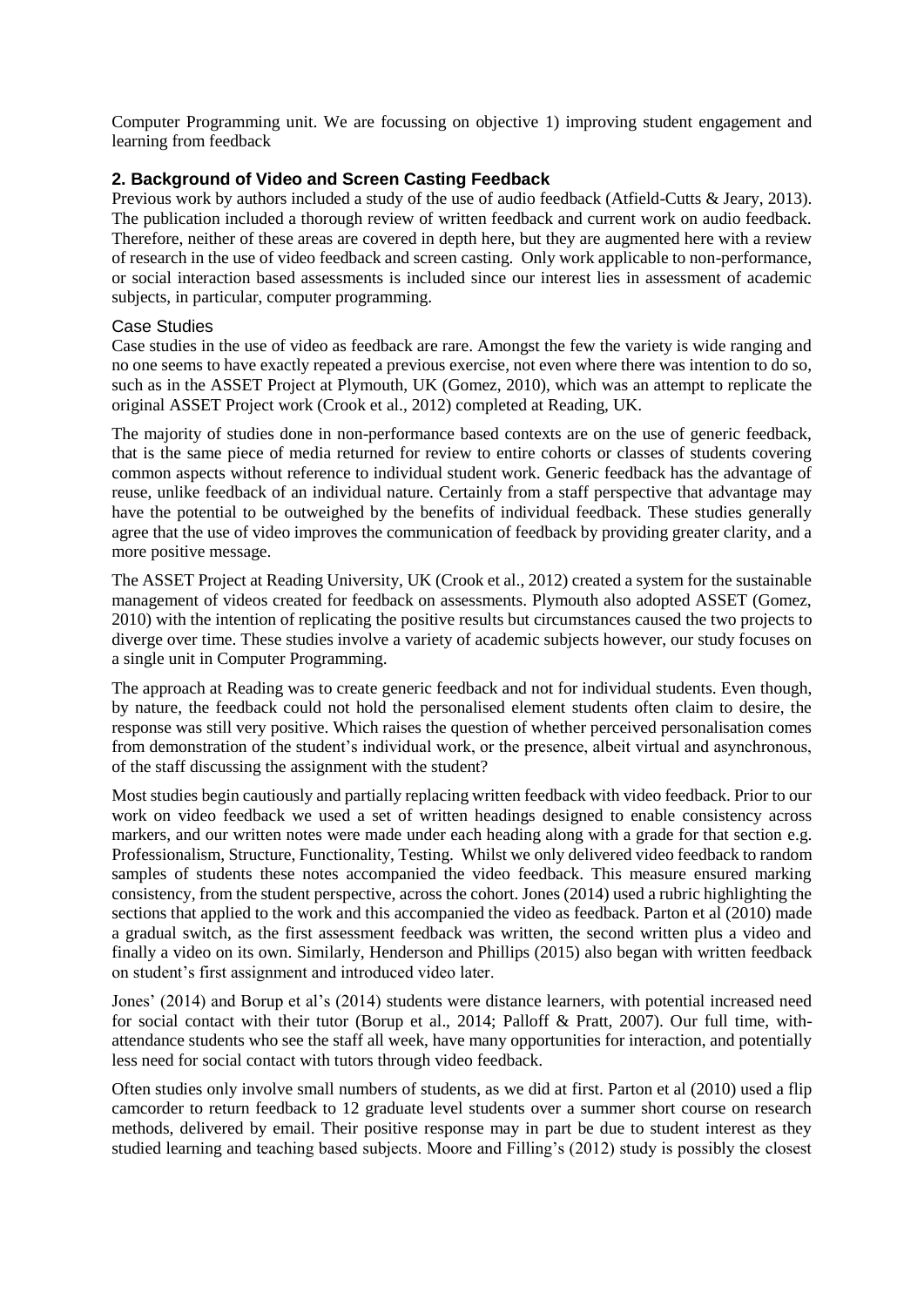to our own, with individual recordings made for a single academic subject, in this case English Literature, but again numbers are only 45 students.

With student numbers of only 26, Henderson and Phillips (2015) delivered individual feedback as a tutor talking head discussing their work, making their feedback the closest to a face to face conversation. This decision was driven by a belief in the greater social connection (Borup et al., 2014) Students invested in the relationship with staff are more likely to engage and consequentially learn at deeper levels (Thompson & Lee, 2012). However, initial anxiety on the part of students was observed when facing their tutor, especially if they expected a poor result. Similar to our situation, students already knew their grades before viewing feedback.

Another reason for disregarding screen casting was that there were concerns that markers might become bogged down in the minutiae of low priority errors if viewing the detail of the work. The negative aspect of this is that students found it difficult to find examples being referred to in the work (Henderson & Phillips, 2014; Thompson & Lee, 2012). However, screen casts make reference to the work easy (Rodway-Dyer, Knight, & Dunne, 2011) and it may be that to maximise the potential benefits of video feedback, future work could consider recording a screen cast including the face of the tutor on screen.

With so many variables involved, and so many studies still at the trial stage, we have not found a study with a strong correspondence to our own.

### **3. Context**

In the UK national context, since before our studies began to the present day, the National Student Survey (NSS, 2015) has shown a significant difference, across the Higher Education (HE) sector, in students' satisfaction with both a) the course (average 85.7%), and b) the teaching (average 86.5%), versus c) the feedback on assessments (average 71.20 %). This potentially shows a lower satisfaction with assessment feedback received than other aspects of the course and teaching. HE staff continuously take initiatives to improve student satisfaction in assessment and feedback, however, the data demonstrates a lack of impact so far, which has also been highlighted by other authors (Hyde, 2013; King, McGugan, & Bunyan, 2008; Yelland, 2011).

### Local Context

All 300+ first year Computing students at Bournemouth University enrol on a Computing framework, including degree titles such as, Business Information Technology, Forensic Computing, Computing and Information Technology Management. These students study the same six first year units, including Programming. Our students are a mix of male and female, native English and those for whom English is a foreign language, and those with and without additional learning needs. A very small number of students may be repeating the unit for the second time. Whether there is correlation between any category and the results of student perspective of video feedback have not yet been analysed, although the data is available for future work.

During the first semester students upload three exercises per week. Each week, half of the students are marked on one of the exercises submitted, which is selected at random. Therefore, from the student perspective, one in six exercises uploaded is randomly selected for marking. To ensure students don't miss out on being marked they must submit all exercises.

When students collect feedback they look at their individual 'gradebook' inside the virtual learning environment (VLE). The students journey to the VLE gradebook means they see the grade achieved first, and then must make a further click to view feedback. Informal observation determined that students were not engaging with feedback. Thompson and Lee (2012) explain that, lack of engagement with feedback may be a strategic move to balance home, work and study. Therefore, for there to be a perceptible improvement, the process must require less time and /or effort, or it must be deemed more pleasant and/or useful by students.

Thus our objective became to encourage students to look beyond the grade for the submission and to 1) engage with feedback so that 2) their learning could feedforward to the next piece of work.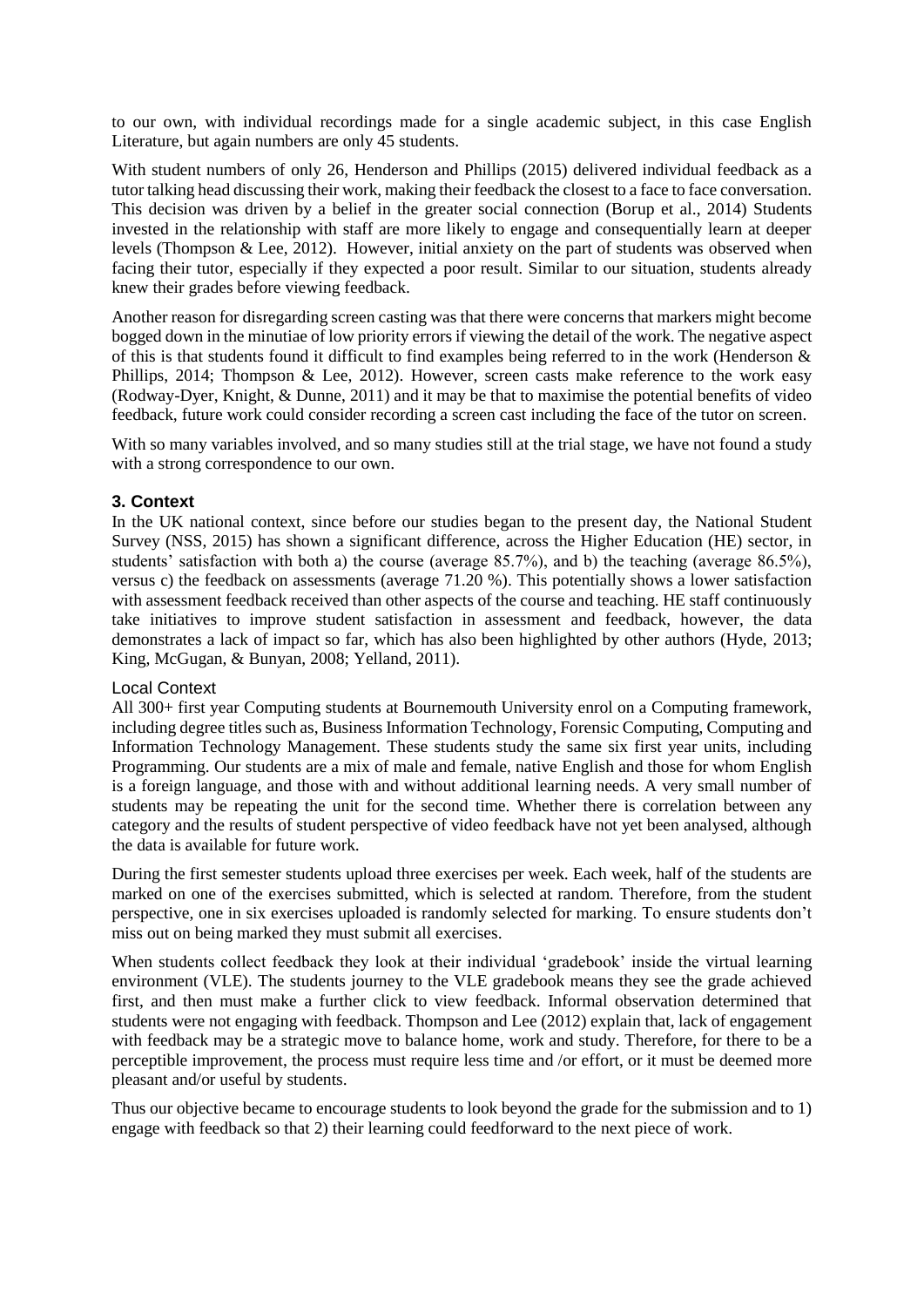# **4. Case Study**

For this empirical study the unit of analysis is a first year undergraduate student on a computer programming unit in a British university carrying out assignments for formal assessment. The aim is to determine the perceived efficiency and effectiveness of student engagement with formal feedback delivered as video screen capture of a review of the work with audio narrative by the marking tutor. The case study was carried out using the work of Yin (2008) as a guideline.

During the first two years of study a random selection of one third of the students in each cohort, received video feedback on each submission. Therefore, some students never received feedback in this mode, some may receive feedback by video several times. During this period all students were receiving written feedback, including those who additionally received video feedback. In the third year of study all students are receiving video feedback for every piece of work they submit for assessment, and no written feedback is supplied.

### **Delivery**

Students access feedback via the VLE, where previously storage of media had been an issue, as it was for Thompson and Lee (2012). Originally advice was taken to upload videos to YouTube, and set them to be unlisted so that only a unique link could locate the video (i.e.: it cannot be found by searching). The link was embedded into the student's area of the VLE. Concerns regarding information about student work being stored externally to the institution were a moot point, and deemed to be an acceptable risk at the time. By the third year of study the University provision for media storage had improved dramatically and now all feedback videos are stored in house via Panopto, thus reducing risk of access from external sources. To connect Panopto to the VLE links are embedded into each student feedback area, and permissions are set to allow only the relevant individual to access the video.

### Recording

Originally the simplest way of recording the videos was to use SnagIt - software with basic editing facilities and the ability to choose a section of the screen to record, similar to Screencastomatic used by Jones (2014). This enabled e.g. only the programming code to be shown without unnecessary clutter of other parts of the screen. Panopto negated the need for a separate delivery and recording software, but currently has no function to focus on a section of the screen and now the screen is included in the recording in its entirety. There were no editing facilities built in although the menu item was in place ready for the addition. This was not considered a problem since editing was rarely used previously.

## **5. Benefits of Screen Cast Feedback**

The propositions for using screen cast video as the 'norm' are the same commonly recognised benefits of video screen cast feedback in small scale case studies.

- 1. Students will perceive a benefit arising from the ability to reference their work
- 2. Students will perceive a benefit from the audio, as previous work shows (Atfield-Cutts & Jeary, 2013), due to the a) additional nonverbal element, b) the increase in volume of information and c) perceived personal and friendly tone.
- 3. These benefits will (Objective 1) increase engagement with feedback as screen cast video thus potentially (Objective 2) increasing the chances of learning being fed forward to future work.

## **6. Student perspective**

During the period 2013-2015 students selected to receive video feedback were given a link to a Survey Monkey survey to record their responses if they wished to. During the 2015-2016 academic year, students were asked to fill out a similar survey during December of 2015 and a new version was deployed via Mentimeter in March 2016. The following results are all based on the results of those surveys.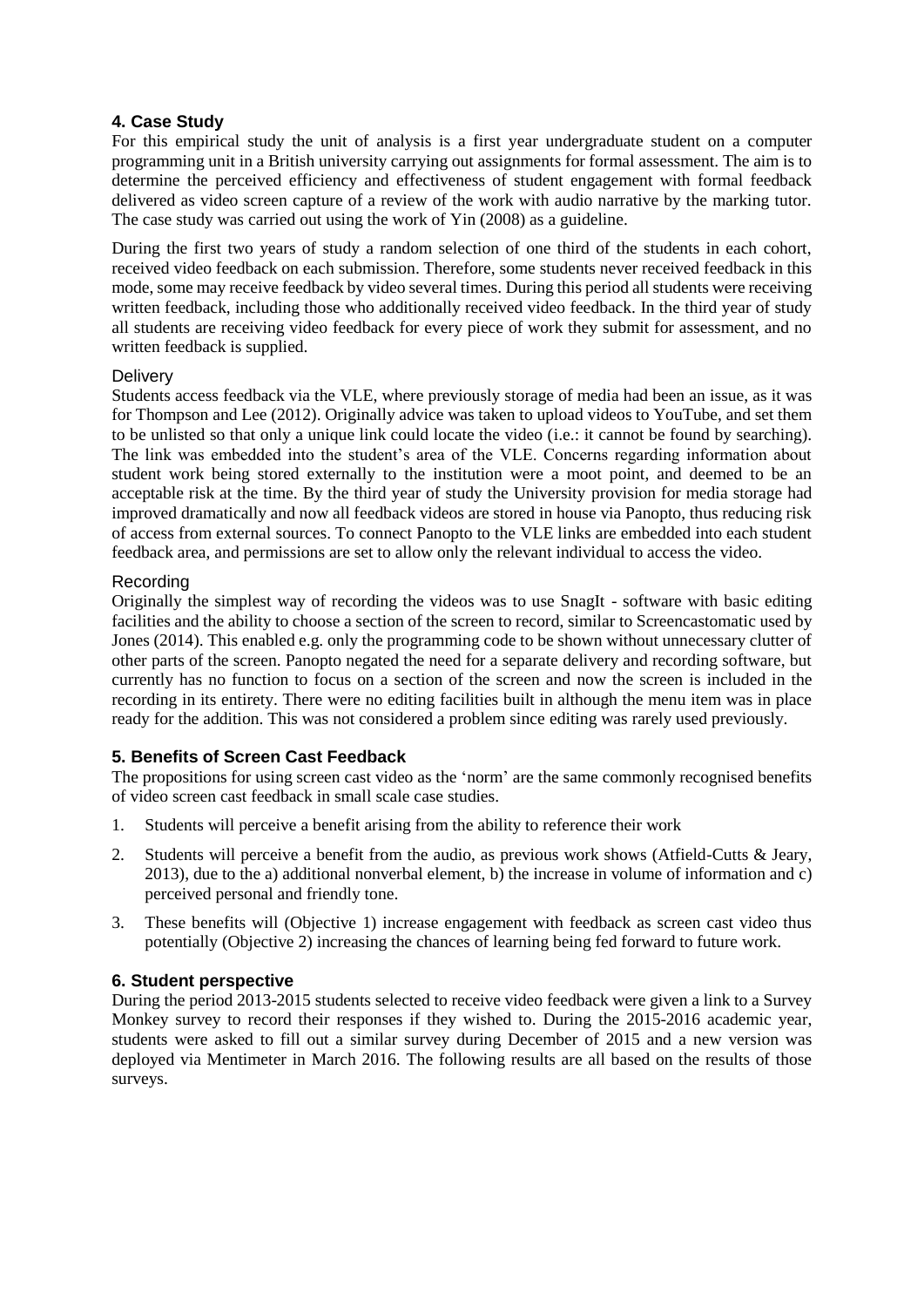|              |          |           | Not as        |              |               |                | Not as        |
|--------------|----------|-----------|---------------|--------------|---------------|----------------|---------------|
| Percentage   | Vastly   | No        | good          | Percentage   | Vastly        | N <sub>0</sub> | good          |
| of           | improved | different | <sub>or</sub> | of all       | improved      | different      | <sub>or</sub> |
| 2015-2016    | $\alpha$ |           | Much          | students     | <sub>or</sub> |                | Much          |
| cohort only  | Improved |           | worse         | 2013-2016    | Improved      |                | worse         |
| Personal     | 86.30    | 8.22      | 5.48          | Friendly     | 92.16         | 5.23           | 2.61          |
| Friendly     | 86.30    | 9.59      | 4.11          | Personal     | 90.20         | 7.19           | 2.61          |
| Clear        | 86.11    | 8.33      | 5.56          | Helpful      | 89.54         | 7.19           | 3.27          |
| Helpful      | 84.93    | 8.22      | 6.85          | Engaging     | 88.89         | 7.19           | 3.92          |
| Useful       | 84.72    | 8.33      | 6.94          | Useful       | 88.82         | 7.89           | 3.29          |
| Engaging     | 82.19    | 9.59      | 8.22          | Clear        | 88.16         | 8.55           | 3.29          |
| Encouraging  | 76.71    | 16.44     | 6.85          | Encouraging  | 84.97         | 11.76          | 3.27          |
| Fair         | 76.71    | 17.81     | 5.48          | Enjoyable    | 78.29         | 19.08          | 2.63          |
| Enjoyable    | 72.22    | 22.22     | 5.56          | Entertaining | 76.32         | 17.11          | 6.58          |
| Entertaining | 66.67    | 23.61     | 9.72          | Fair         | 75.82         | 21.57          | 2.61          |
| Time         |          |           |               | Time         |               |                |               |
| Consuming    | 60.27    | 20.55     | 19.18         | Consuming    | 60.13         | 28.10          | 11.76         |

<span id="page-4-0"></span>*Table 1- How do you feel about your video feedback compared to traditional written feedback?*

For the majority of students, receiving feedback by video is a new experience and across all cohorts (2013-2016) only 2 students had ever received video feedback regularly before from prior educational institutions. The students' positive attitude towards the new style feedback is demonstrated when asked how they feel about video feedback versus written feedback.

### Proposition 1

More than 74% of students receiving video feedback as the norm (2015-2016 only) claim it is easier to identify their errors and 72% find them easier to understand (Table 2). That figure increases to over 84% when the results from earlier cohorts are taken into account. Whilst more than 77% of the cohort believe they benefit from improved learning opportunities over written feedback. The perceived improvement in usefulness and helpfulness, are also likely indicators of ease of reference to work at over 84% each [\(Table 1\)](#page-4-0).

## Proposition 2

Students consider video feedback to be more personal and friendly with over 86% [\(Table 1\)](#page-4-0) finding some improvement over written feedback. This may validate Parton et al's (2010) results that students felt a closer connection to staff after the second assessment with video feedback (83%) than the first assessment with written feedback (25%). When aggregated with results from previous cohorts the result is over 90% (Table 1). One would not expect the fairness of marking to change just because of the media used, but certainly the student perception is that there is a significant improvement, possibly the result of improved clarity or improved rapport with staff. Thompson and Lee (2012) claim the auditory element is the most important reason screen casting was successful for them.

### Proposition 3 - Objective 1

All students from across all cohorts who responded, accessed feedback successfully. Over 74% believe it will improve the chances of them reviewing the feedback more thoroughly than if the feedback was written. Student perception was sought to ascertain whether the improved engagement could facilitate improved learning (Table 2). Indeed, when in receipt of video feedback as a matter of course 77% of students believe they find it easier to learn from video feedback. This may be, at least in part, because the task of identifying errors and understanding them are regarded as significantly easier.

For 82% of students, our first objective has been fulfilled; that is improved engagement with feedback when receiving video feedback for all submissions [\(Table 1\)](#page-4-0). The notion that it is also more helpful and useful may be related to engagement. The whole student experience is recognised as more enjoyable and entertaining. Many even find it less time consuming to review feedback.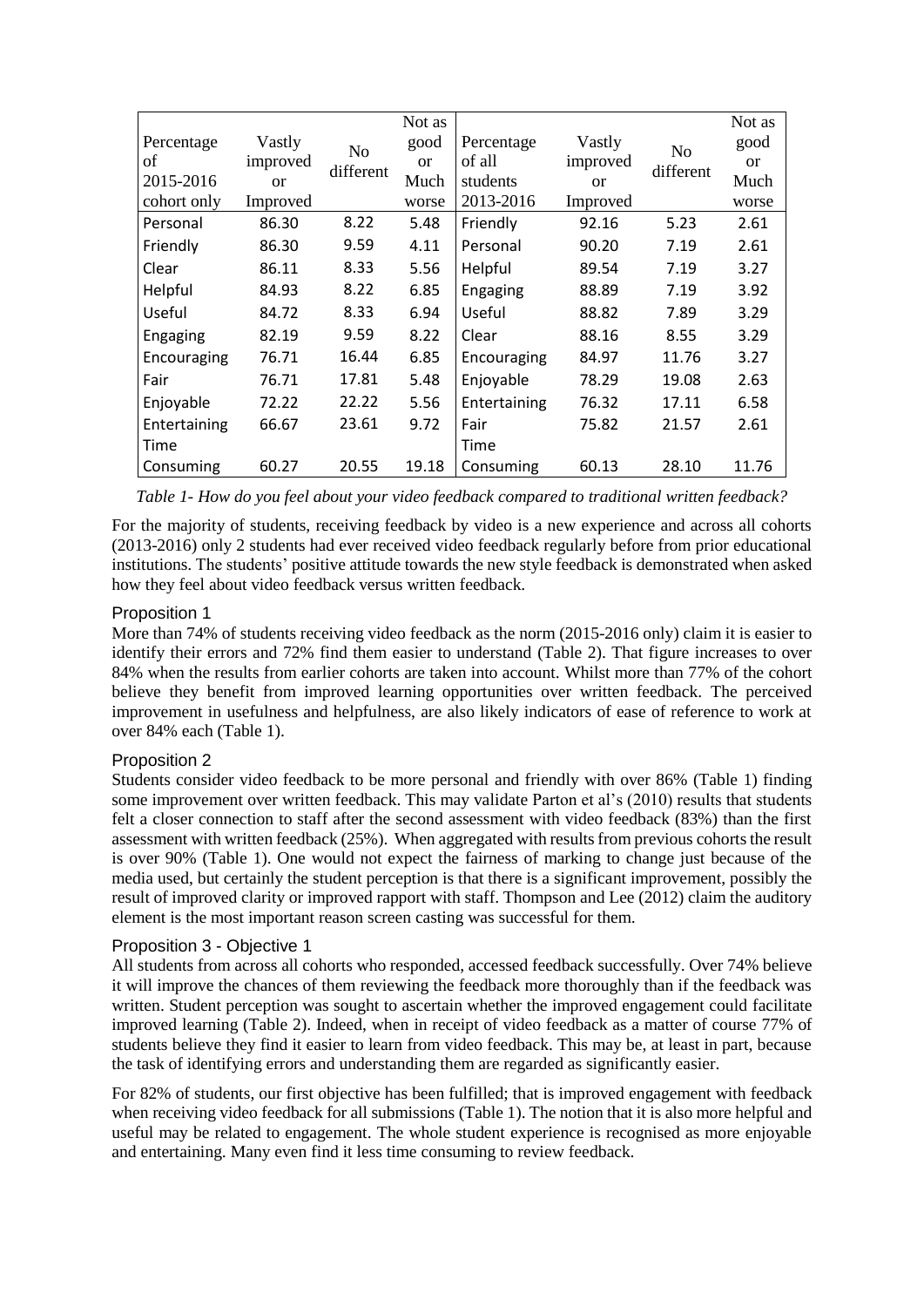|                      | Much Easier   |         |                |         | Harder      |               |  |
|----------------------|---------------|---------|----------------|---------|-------------|---------------|--|
| Percentage of        | <sub>or</sub> |         |                |         |             | <sub>or</sub> |  |
| students $(\% )$     | Easier        |         | <b>Neutral</b> |         | Much Harder |               |  |
|                      | 2015-16       | 2013-16 | 2015-16        | 2013-16 | 2015-16     | 2013-16       |  |
|                      | only          |         | only           |         | only        |               |  |
| To understand        | 72.97         | 84.42   | 14.86          | 9.74    | 12.16       | 5.84          |  |
| To identify errors   | 74.32         | 85.71   | 9.46           | 6.49    | 16.22       | 7.79          |  |
| To revise from       | 79.73         | 81.82   | 8.11           | 10.39   | 12.16       | 7.79          |  |
| To watch (v reading) | 81.08         | 87.66   | 5.41           | 5.19    | 13.51       | 7.14          |  |
| To identify future   |               |         |                |         |             |               |  |
| improvements         | 55.41         | 75.97   | 27.03          | 15.58   | 17.57       | 8.44          |  |
| To understand errors | 71.62         | 84.42   | 10.81          | 7.14    | 17.57       | 8.44          |  |
| To revisit           | 56.76         | 69.48   | 25.68          | 21.43   | 17.57       | 9.09          |  |
| To learn from        | 77.03         | 86.36   | 10.81          | 7.79    | 12.16       | 5.84          |  |

*Table 2- How easy do you find it to make use your video feedback, compared to traditional written feedback?*

### Proposition 3 - Objective 2

In concordance with our second objective (to encourage the application of learning from video feedback to future work) 55% of the current cohort believe it is easier to identify future improvements (Table 2). That figure rises to more than 75% of students when data from earlier years are included. Over 84% believe it will improve the chances of them improving future work with recommended changes. Whether or not this occurs in reality requires analysis of individual videos in conjunction with subsequent work.



*Figure 1- Do you think you would like to see video screen cast feedback on assignments in future? – survey results*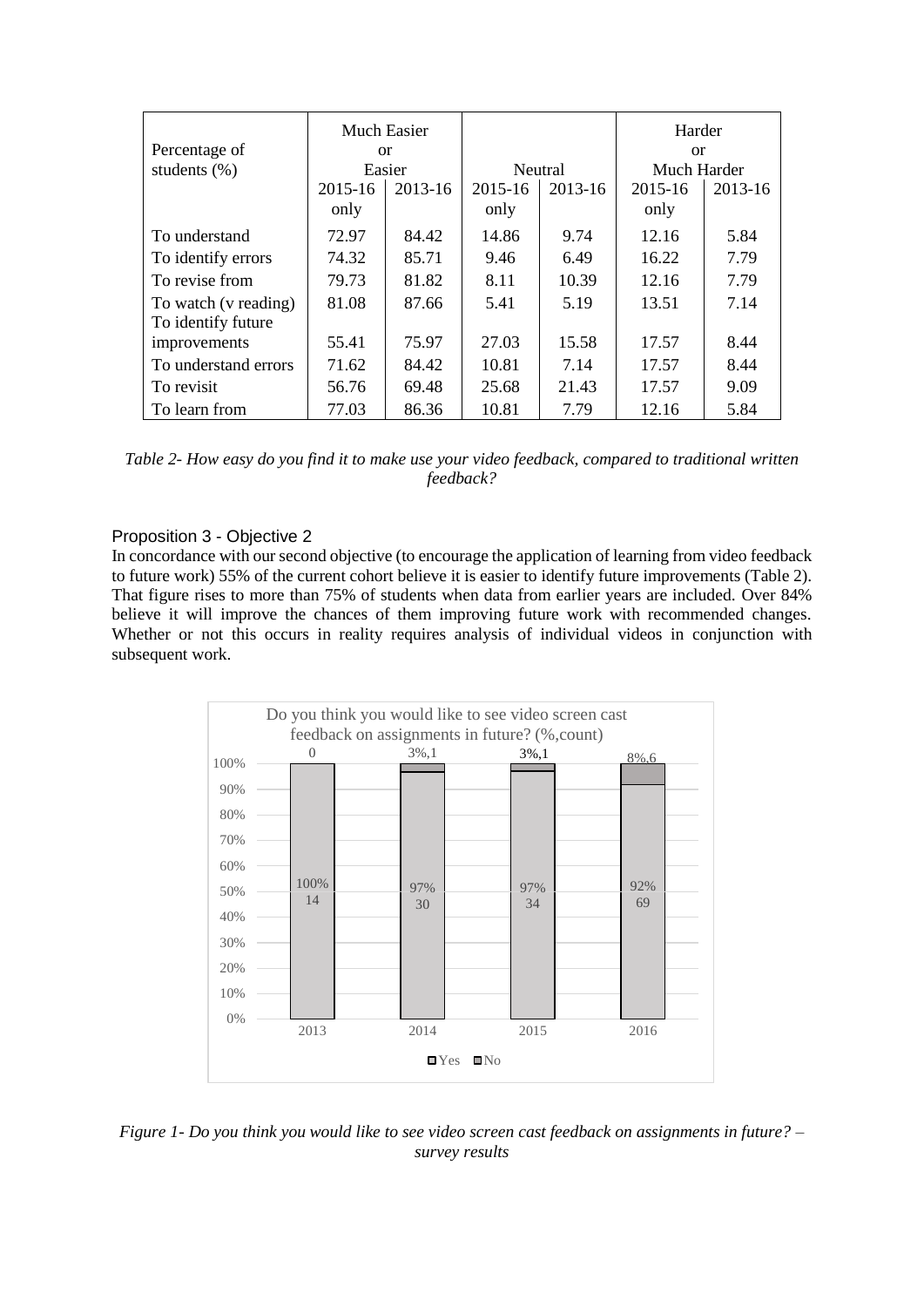#### Student Perspective Conclusion

Students, past and present, would like to see video feedback used again in future (Figure 1). There is a decrease in percentage of students giving positive reactions in all aspects, when regarding the cohort receiving video feedback as the norm (2015-16 only) against the results aggregated across all cohorts. This may just be

- a) the result of larger numbers
- b) an anomaly of the 2015-16 cohort

c) the result of students receiving feedback by video screen cast many times over i.e.: this may be an indicator of the novelty factor having a positive influence in previous years.

Future results needs to be monitored in case it is the beginning of a downward trend. These conclusions are drawn entirely from quantitative data. There is much qualitative data still to be analysed.

### **7. Staff Perspective**

Trials began with one member of staff which later increased to two. Since the start of the academic year 2015 the whole programming teaching team have been involved (4 staff), as well as other staff brought in to assist with assessment of the largest and final piece of work.

Some staff experienced initial anxieties regarding recording their own voice. One described it as 'stage fright'. For most, these anxieties dissipated through experience over varying amounts of time. In addition to the new regime this emotional response may contribute to the slow start most staff find (Hyde, 2013; Thompson & Lee, 2012), but on the whole the process sped up with practise to the point where generation of feedback was the same, or faster, than the written version.

Most staff did not concern themselves too much with the 'performance' aspect and did not worry about the recording being perfect. However, for those that did, the burden of marking was vastly increased. There became a need to go through the student work first and to make notes before recording, thus effectively going through the submitted programming code twice. Sometimes the replaying of videos to check content, was also felt necessary.

Finding somewhere quiet to work is a well acknowledged issue (Henderson & Phillips, 2014; Thompson & Lee, 2012). On the whole our staff share offices and often take marking elsewhere to complete. As a result, birds tweeting and clanging of doors and chatter, are common soundtracks to our recordings. Apologies for colleagues walking in noisily, or a pet walking across the keyboard when working from home, become part of the conversation and indeed, is thought to add to the friendly style. After a while the voice needs a rest but as one member of staff pointed out, by the time that happens it is time to move away from the computer for a while anyway.

Some positive aspects noted by other authors were also echoed by some of our staff. These included that it was less tiring, easy, enjoyable and faster (Henderson & Phillips, 2015; Hyde, 2013). You can be more specific and show students how to fix their own code or use a better technique, directly, without having to direct them to a generic example. Video feedback is an opportunity to communicate with students about their own work and to build rapport (Thompson & Lee, 2012).

Certainly staff attitudes were more positive when marking smaller assignments e.g. just code, rather than the final and largest assignment which involved code, plus design and testing documentation.

### **8. Conclusions**

We have learned that our students are happy to engage with video as feedback the norm and feel that the common practise of precautionary supplemental written notes are no longer necessary. The majority of students, across all cohorts involved in the study, believe it is easier to engage with, and identify potential future improvements, from video feedback than from traditional written feedback.

Of the original propositions, 1) Students do perceive a benefit arising from the ability to reference their work, such as ease of identity of errors and understanding of them, 2) Students do perceive the benefits of the audio, 3) Students do believe their engagement with feedback will be improved compared to written feedback, thus also increasing the chances of learning being fed forward to future work.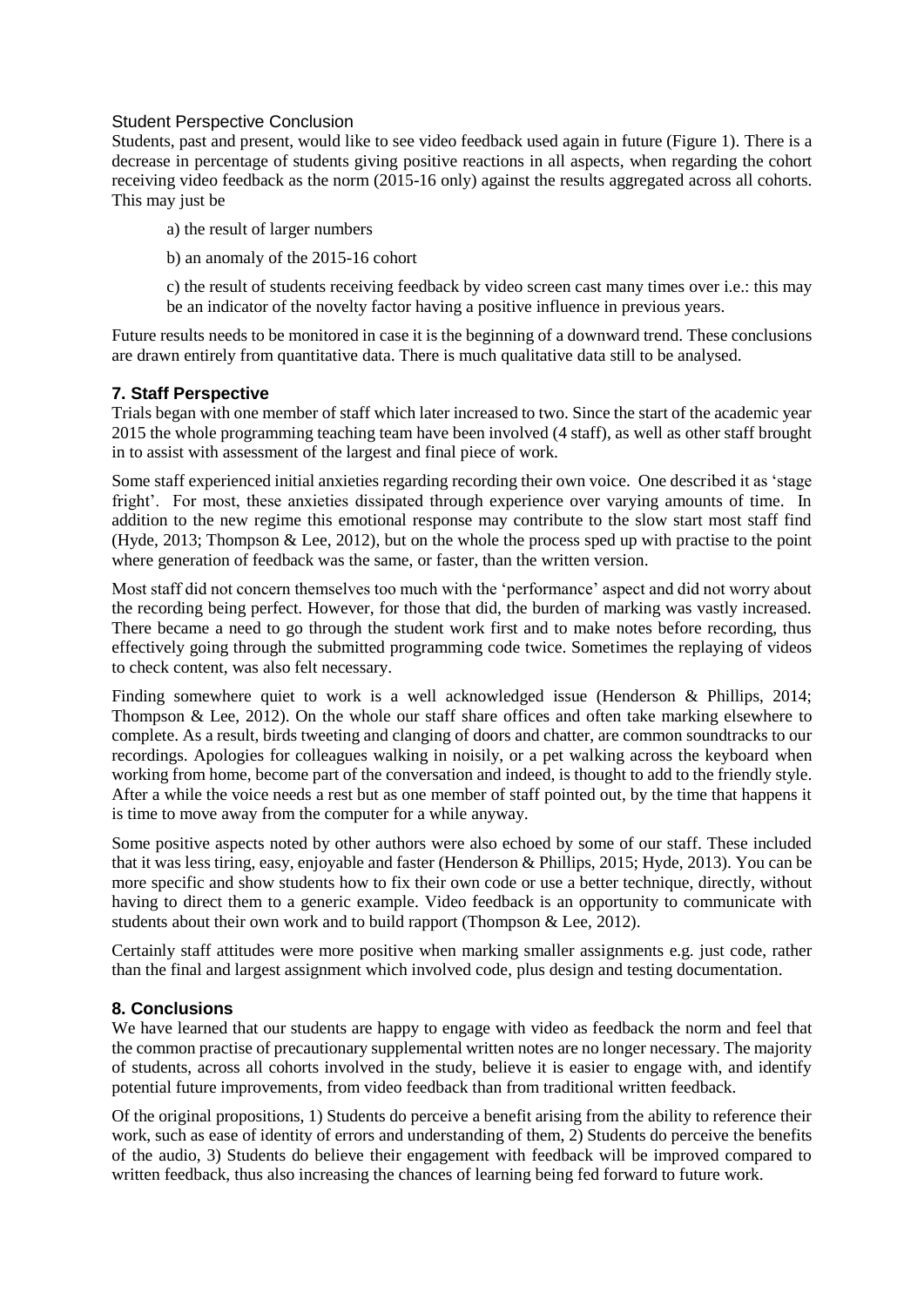Since students are likely to lack the knowledge of how to maximise the potential with video feedback for a number of years to come it is important that staff encourage interaction, such as rewinding and note taking, and alteration of a copy of the work whilst viewing (Thompson & Lee, 2012). As academics, it is our responsibility to encourage experimentation to facilitate finding the best strategies for them. We may wish to offer suggestions, but explaining this is a new realm for everyone may embolden students to take the lead.

Rotherham (2008) even claims that giving students richer feedback will save time in the long term. Students will take more notice of feedback; need less repeated feedback; and require less critical feedback, in future as their work improves. Video feedback should therefore be viewed by staff as a long term investment.

## **9. Future Work**

The conclusions here are drawn entirely from quantitative data. There is much qualitative data still to be analysed. In addition, there are many other aspects to be examined.

Working out how students watch their feedback might be both insightful and influential. Not only where and when do they watch, but who they share their videos with, and who do they discuss them with. It is possible that they don't watch the video to the end or perhaps they view videos multiple times. We also have the data to pursue analysis of categories of student, such as gender, prior qualifications, English language proficiency, additional learning needs and interests as indicated by the chosen degree title.

We can attempt to optimise the content of the videos by looking at styles of presentation, structure, duration, levels of detail and examine whether the intended message is conveyed successfully to the student (Henderson & Phillips, 2015).

Enabling the student side of the conversation is not a mechanism we have considered to date. Would there be additional benefit by making that possible as was done in Reading with their new communities of learning (Crook et al., 2012), or have we already maximised potential by creating feedback on an individual basis versus their generic version? We may wish to include the assessors face on screen and determine if there really is benefit to bringing the feedback closer to the face to face meeting desired by students (Henderson & Phillips, 2015). This relies on the willingness of staff to take part in such a study.

Studies have had positive results using generic videos. Does personalisation come from demonstration of the student's individual work, or the presence, albeit virtual, of the staff discussing the assignment? When supplying written feedback staff kept lists of common comments to save retyping, making efficiency savings by virtue of the copy and paste facility. There is the potential for technology to enable assessors to record a video explaining a problem with individual work, and then to select a generic video on how to fix it, automatically dropping it into the timeline of the recording in a similar way.

However, with all these potential areas to follow up, there are two likely next steps.

1. Analysis of the quantitative data already collected with regard to objective 1.

2. A study into whether screen cast video as assessment feedback provides improved opportunities for students to use learning gained during feedback review, in future work (objective 2).

Students have often moved their whole lives to begin their HE program, or are managing additional stress on top of a previously full life. Due to their age and maturity, change of lifestyle, and/or displacement from home, students are at a point in their lives when even the most level headed is emotionally vulnerable. Students believe, trust, and indeed expect, that staff know how to construct useful feedback, which also leaves their self-esteem at least intact, if not lifted. We must continue to strive to deserve their faith in us. Positive results means progress towards enabling students to fulfil their potential, and a step closer to the ultimate learning experience for our students.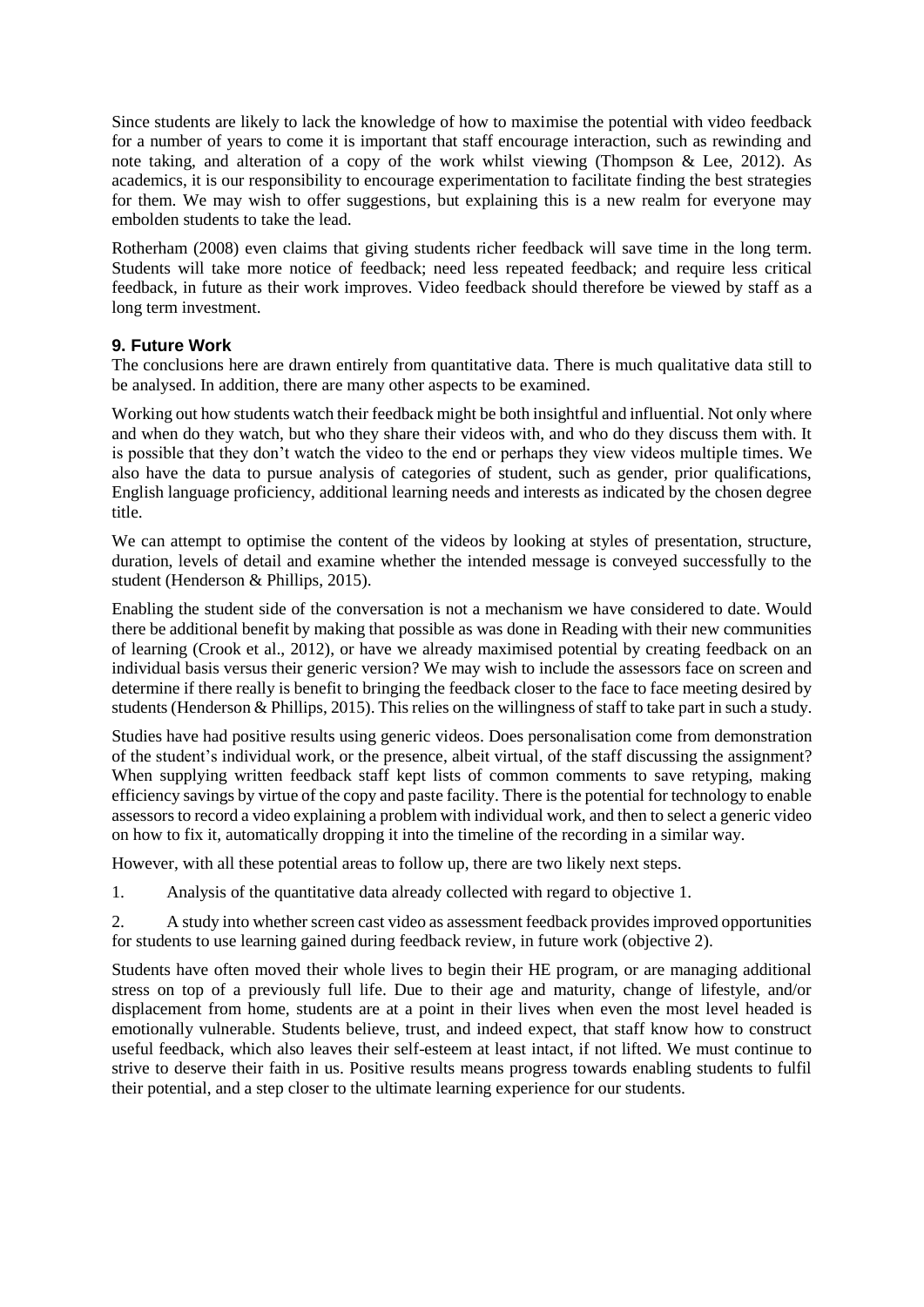#### **References**

- Ackerman, D. S., & Gross, B. L. (2010). Instructor Feedback: How Much Do Students Really Want? Journal of Marketing Education, 32(2), 172-181.
- Atfield-Cutts, S., & Jeary, S. (2013). Blended Feedback: Delivery of feedback as digital audio on a computer programming unit. Paper presented at the BCS Quality Specialist Group's Annual INSPIRE (International conference for Process Improvement, Research and Education), London, UK.
- Borup, J., West, R., E, Thomas, R. A., & Graham, C. R. (2014). Examining the Impact of Video Feedback on Instructor Social Presence in Blended Courses. International Review of Research in Open and Distance Learning. http://www.irrodl.org/index.php/irrodl/article/view/1821/2909
- Carless, D. (2006). Differing Perceptions in the Feedback Process. Studies in Higher Education., 31(2), 219-233.
- Crook, A., Mauchline, A., Maw, S., Lawson, C., Drinkwater, R., Lundqvist, K., . . . Park, J. (2012). The use of video technology for providing feedback to students: Can it enhance the feedback experience for staff and students? Computers & Education, 58(1), 386-396.
- Gomez, S. (2010). ASSET Benefits Realisation: JISC Innovation Institutional Programme: Realisation Phase Final Report. Retrieved from https://www.reading.ac.uk/web/FILES/asset/ASSET\_BR\_final\_report.pdf
- Handley, K., Szwelnik, A., Ujma, D., Lawrence, L., Millar, J., & Price, M. (2007). When Less is More: Students Experiences of Assessment Feedback. Paper presented at the Higher Education Academy Conference 2007.
- Henderson, M., & Phillips, M. (2014). Technology enhanced feedback on assessment. Paper presented at the Australian Computers in Education Conference.
- Henderson, M., & Phillips, M. (2015). Video-based feedback on student assessment: scarily personal. Australasian Journal of Educational Technology, 31(1), 51-66.
- Hyde, E. (2013). Talking Results Trialling an audio-visual feedback method for e-submissions. Innovative Practise in Higher Education, 1(3).
- Jones, L. A. (2014). Losing the Red Pen: Video Grading Feedback in Distance and Blended Learning Writing Courses. Paper presented at the Association Supporting Computer Users in Education (ASCUE) Summer Conference 2014 - 46th Annual Conference, North Myrtle Beach, South Carolina, USA.
- King, D., McGugan, S., & Bunyan, N. (2008). Does it make a difference? Replacing text with audio feedback. Practice and Evidence of Scholarship of Teaching and Learning in Higher Education, 3(2), 145-163.
- Moore, N. S., & Filling, M. L. (2012). iFeedback: Using video technology for improving student writing. Journal of College Literacy & Learning, 38, 3-14.
- Mutch, A. (2003). Exploring the Practice of Feedback to Students. Active Learning in Higher Education, 4(1), 24-38.
- Palloff, R. M., & Pratt, K. (2007). Building online learning communities: Effective strategies for the virtual classroom (2nd ed.). San Francisco, CA, USA: JosseyBass.
- Parton, B. S., Crain-Dorough, M., & Hancock, R. (2010). Using flip camcorders to create video feedback: Is it realistic for professors and beneficial to students. International Journal of Instructional Technology & Distance Learning, 7(1), 15-23.
- Rodway-Dyer, S., Knight, J., & Dunne, E. (2011). A case study on audio feedback with geography undergraduates. Journal of Geography in Higher Education, 35(2), 217-231.
- Rotherham, B. (2008). Sounds Good: Quicker, better assessment using audio feedback. Retrieved from http://jisc.ac.uk/whatwedo/programmes/programme\_users\_and\_innovation/soundsgood.aspx